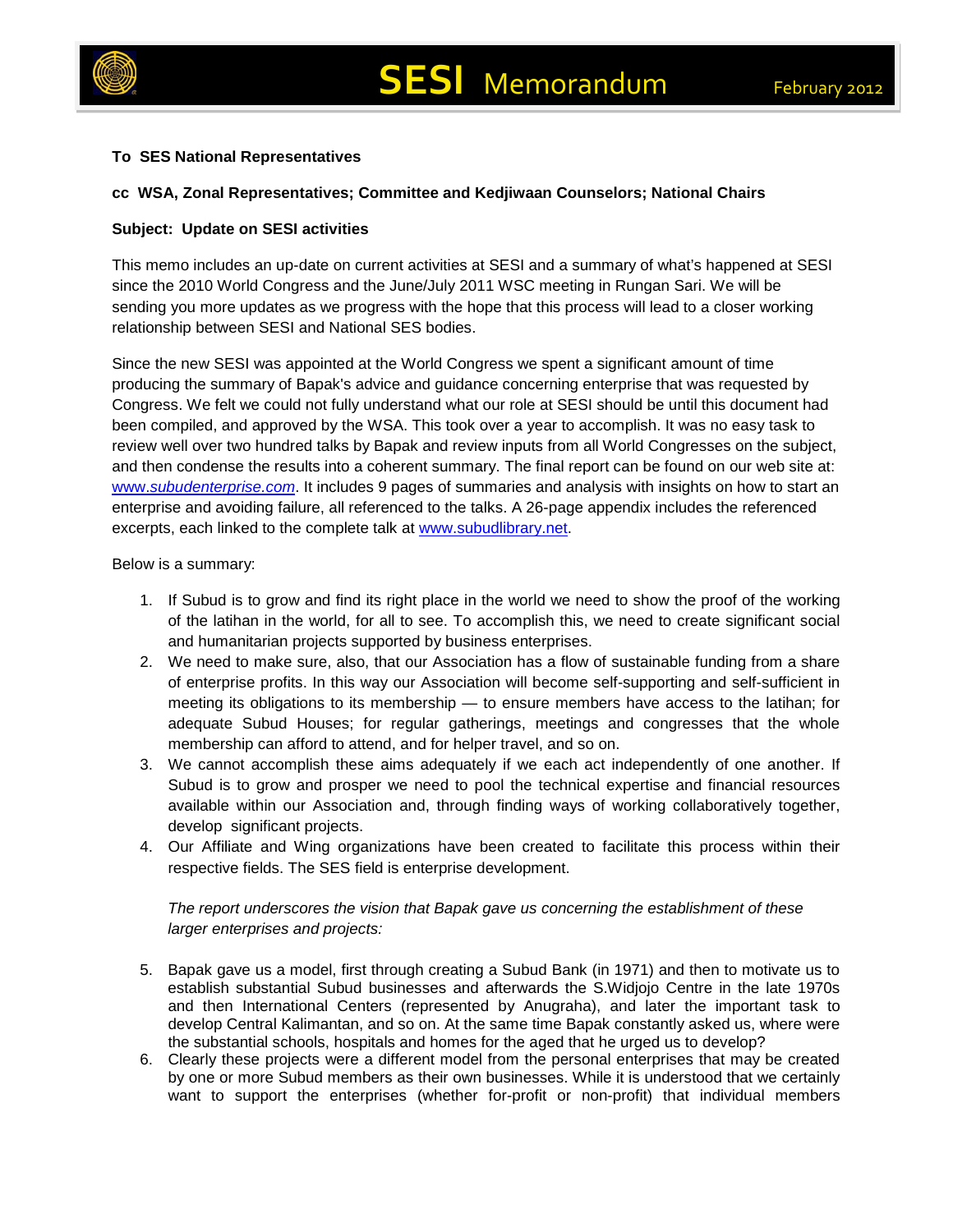establish, we also need to focus our efforts through harnessing the combined talents, skills and financial resources available within our Association, in a collaborative way so that we could undertake more, and larger projects.

- 7. Bapak stressed that because starting substantial social and humanitarian projects and enterprises is so fundamental to the development of Subud in the world, such activities need to be motivated and encouraged by our Subud Committees on all levels.
- 8. Bapak stressed that these larger scale activities that are supported through investments or donations from the membership at large need to be overseen by competent, independent supervisory bodies to make sure they meet the goals that are established for them. At the same time, the enterprises themselves would be operated and managed independently of our Association itself.
- 9. The report notes that we were not able to institutionalize and sustain this vision that Bapak had given us for many reasons.
- 10. It further stipulates that we can acknowledge that our Association, on all levels, continues to suffer from quite severe financial constraints.

SESI's response has been to consider how we might practically go about rejuvenating the vision that Bapak gave us.

- 1. We have rededicated ourselves to the original tasks established for SESI to assist WSA, our Wings and Affiliates, and our Committees on all levels, to consider how they may be able to bring together teams of experts to establish these significant Subud Enterprises from the pool of willing talent available to them, whether for-profit or non-profit, and to help establish the supervisory function to oversee them.
- 2. Our role at SESI is to support this process but not do it or manage it ourselves. What we can do and are doing is to help Committees, whether WSA or National Committees to understand their role and how it is that motivating the establishment of these kinds of enterprises and social work needs to become an essential part of the activities of our Association and its various Committees and membership on all levels.
- 3. We note that it is not the intention that our Association, itself, creates and owns Subud Enterprises. Our Association's role is to understand the importance and need for them, and to actively work to bring together those members with talent and skills to plan and execute their establishment. Once established, the business enterprise will be owned by its shareholders who appoint their own Board to manage it. In the non-profit sector "ownership" would rest with appropriate Boards.

To date:

- 1. We are well aware that it is not realistic to expect new international or national enterprises to spring up all over the world over night. We appreciate that doubts and uncertainties remain. We respect this. We appreciate that each country will develop its own strategies and purposes for SES. Our role is to support whatever those strategies might be. We do, however, expect that some countries will commit themselves to establish some form of National Enterprises, with the aim of bringing the membership that has real business expertise together into a forum that would seek ways to improve their national financing and prospects for funding more significant social and humanitarian work through establishing profitable enterprises. Such a forum would lead to the establishment of a working group that would produce a feasibility study and business plan that, once approved through the help of national SES bodies and/or SESI, could be implemented.
- 2. SESI has helped create a working group in Indonesia that is developing a feasibility study aimed at creating an independent, Subud-owned business in the financial field. We expect it will, initially, support enterprise developments in Kalimantan. Later we hope it will expand worldwide. We are tentatively calling this business FinCo. FinCo is designed to support the development of further enterprises and, through a share of its profits, to support the work of SESI as well. Essentially we see SESI as pioneering the concept of our Committees and Affiliates/ Wings, on all levels, working to establish such enterprises to support their respective financial needs. This approach has been approved by the WSC and WSA. If the feasibility study demonstrates it's a viable enterprise, an initial group of investors will be asked to form a working group to implement it. We